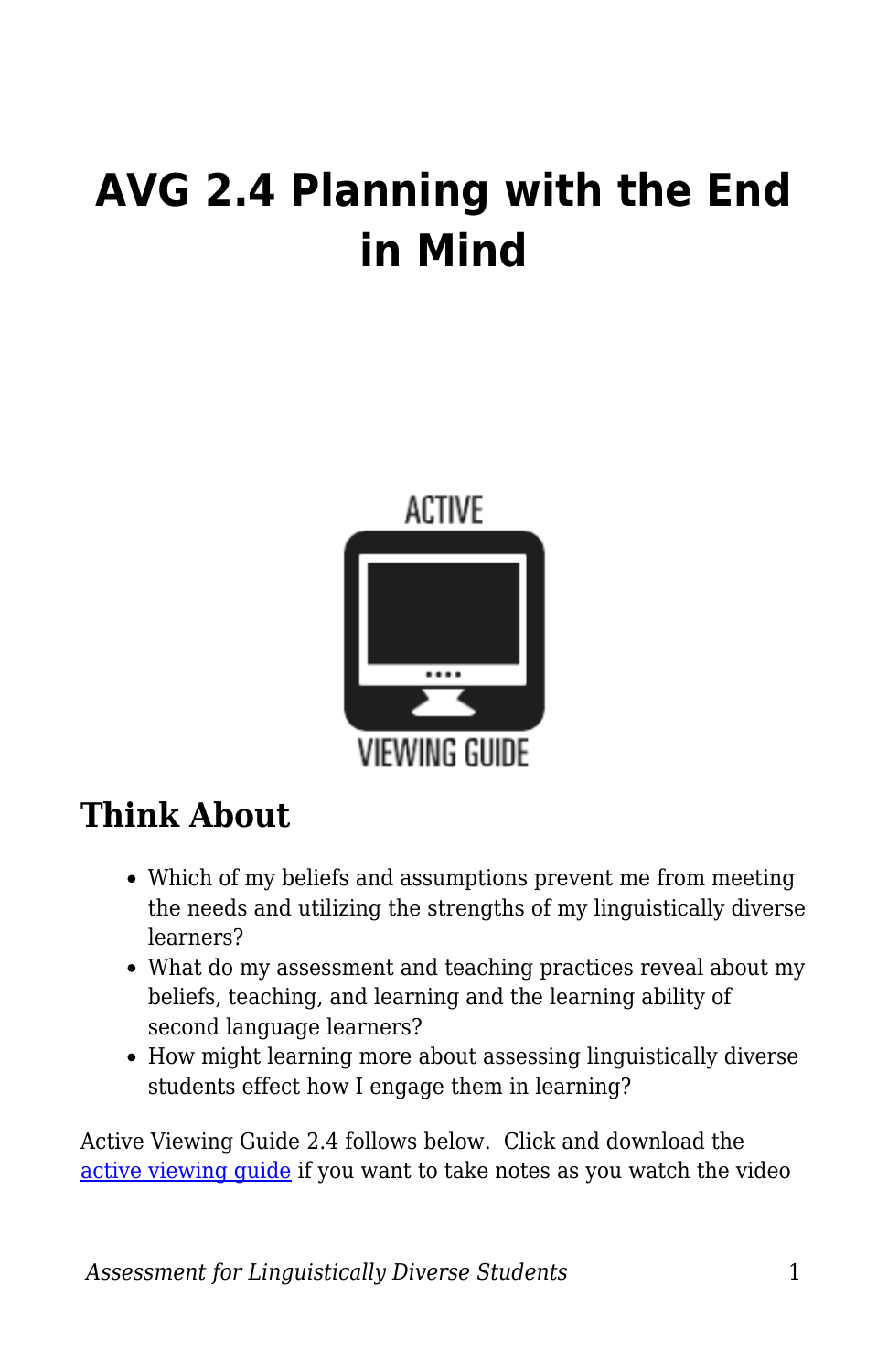## lecture.

If you want to review this video later, then enter this website into your browser. Then select session 2 on the left side of the screen then on the right side scroll down and select 2.2. [https://edtechbooks.org/-wAi](https://education.byu.edu/tellvideolibrary/diverseStudents)

| <b>Conceptual Outline</b>                                                                                                                                                                                                                                                                                                                                                                                                                                                                                                                                                                                                                                                                                                                                                                                                                                                                                                                                                                                                                                                                                                        | <b>Meaning Making</b>                       |
|----------------------------------------------------------------------------------------------------------------------------------------------------------------------------------------------------------------------------------------------------------------------------------------------------------------------------------------------------------------------------------------------------------------------------------------------------------------------------------------------------------------------------------------------------------------------------------------------------------------------------------------------------------------------------------------------------------------------------------------------------------------------------------------------------------------------------------------------------------------------------------------------------------------------------------------------------------------------------------------------------------------------------------------------------------------------------------------------------------------------------------|---------------------------------------------|
| Linda Darling Hammond (Stanford University)<br>In the last ten years, the California prison system budget has grown<br>900%. The national prison population has grown 300% while public<br>schools have grown 25%. The odds of a young black man 18-24 years old<br>being inprison are greater than his being in any educational setting.<br>More than 40% of adjudicated juvenile delinguents have learning<br>disabilities not identified in their schools, and 50% or more of the young<br>people in prison are functionally illiterate. Students that don't get<br>access to an adequate and appropriate education have few options for<br>engaging pro-ductively insociety. Our ability to imagine and invent<br>schools that work effectively for all students at this moment in time will<br>determine what happens in our society. We're being challenged to teach<br>for understanding, to enable people to think critically and problem<br>solve, to use knowledge as their own, and in a way that diverse students<br>with different learning styles, backgrounds, and languages can get<br>access to the curriculum. | <b>Schools or prisons?</b>                  |
| Annela Teemant (Brigham Young University)<br>All students need to be challenged cognitively. They need to explore concepts,<br>not just memorize them, engage in interesting and meaningful activities, not<br>just drill-and-kill exercises.                                                                                                                                                                                                                                                                                                                                                                                                                                                                                                                                                                                                                                                                                                                                                                                                                                                                                    | Cognitive challenge for all?                |
| We examine a classroom where a teacher values student thinking, not just<br>right answers. We watch a segment of a math lesson where students are<br>exploring the different ways that a student might divide a rectangle in<br>half. She not only encourages different answers but also supports<br>students in helping their classmates understand the answer and the<br>thinking processes that led to that answer.                                                                                                                                                                                                                                                                                                                                                                                                                                                                                                                                                                                                                                                                                                           | Valuing thinking?<br>Valuing right answers? |
| Heidi Andrade Goodrich (Ohio University)<br>You choose an assessment based on what your goals are. If you want students to<br>be able to remember and recall information, multiple-choice tests are fine.<br>Sometimes that's exactly what you need. They're simple to do, straightforward,<br>and easy to score. They tell you if students have discrete knowledge and skills.<br>If that's what you need, they're fine. Begin by thinking about what you want<br>them to be able to do at the end of the unit and plan backwards from there. If<br>you want students to analyze, critique, create, wonder, solve problems, apply,<br>make decisions, interpret—the list is endless—then your assessments have to<br>involve those skills.                                                                                                                                                                                                                                                                                                                                                                                      | Goals and assessment?                       |
| Annela Teemant (Brigham Young University)<br>As teachers, you should begin planning curriculum with the end in mind. That<br>is, what you want students to be able to know and do as a result of your<br>teaching. Decide what the big ideas are. These are your learning goals. Then<br>determine what assessments would provide evidence that students are learning.<br>And finally, design learning activities that teach content and prepare students to<br>provide evidence of their learning.                                                                                                                                                                                                                                                                                                                                                                                                                                                                                                                                                                                                                              |                                             |
| <b>Curriculum Design:</b><br>1 Identify Learning Goals                                                                                                                                                                                                                                                                                                                                                                                                                                                                                                                                                                                                                                                                                                                                                                                                                                                                                                                                                                                                                                                                           |                                             |

1.Identify Learning Goals 2.Determine Acceptable Evidence 3.Design Activities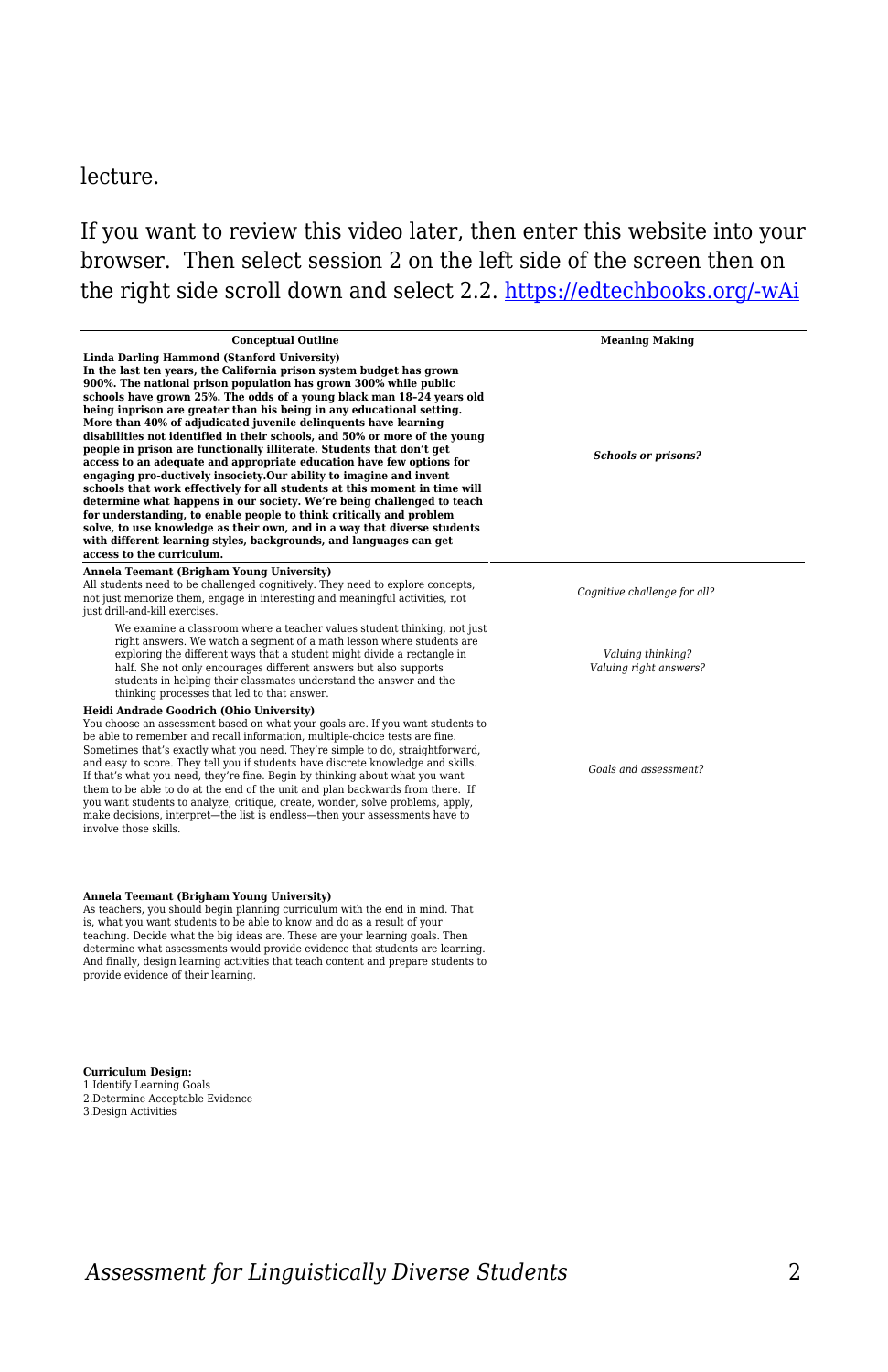**Conceptual Outline Meaning Making** 

### **Identify Learning Goals**

**Jay McTighe (Independent Consultant)**<br>With the information explosion, one of the greatest challenges of teaching today<br>is the problem of too much knowledge to cover and not enough time. When our goal is understanding, it complicates the problem because understanding requires more than just hearing it once or covering it on the surface. We can cover more content in class by talking faster, but that doesn't yield meaningful learning or in-depth understanding. If our students are going to understand we have to slow down and uncover the curriculum. So, we can't teach everything there is to teach. And some things are more important than others. For us the challenge is in prioritizing what we're going to emphasize—what we're going to uncover vs. cover—and finally, what we're going to ignore.

*My learning goals?* 

**Annela Teemant (Brigham Young University)**

Teachers can turn to several sources to help them decide what to emphasize,

uncover, or ignore:

• knowledge of your discipline,

• professional standards, and

• knowledge of your students.

#### **Lydia Stack (San Francisco Unified School District)**

A curriculum that meets the needs of second language learners is focused on standards. They tell you what it is students need to know. We want teachers to go in depth into a few units of study and cover all the standards, rather than being worried about covering a huge breadth of curriculum, which is difficult when the students are limited in their English.

#### **Nancy Cloud (Rhode Island College)**

- Teachers need to answer questions about their students:
- What is their proficiency in their two languages?
- What is their background knowledge and experience?
- What is their interest in the subject? • How motivated are they?

• What is their starting place?

This is crucial for the success of these children. I think a teacher's joy in teaching is tied to student success. You aren't happy with your teaching unless you're successful. To be successful, you have to know who your students are at .<br>a very deen level.

#### **Annela Teemant (Brigham Young University)**

Decisions about the focus and content of the curriculum belong to the teacher. It is one of the weightiest moral decisions you make. Because in making it, you decide the educational opportunity and intellectual future of your students. This is why some teachers try to "cover" every-thing, but good teachers know that students will forget 80% of the curriculum covered. Developing a deep understanding of important content—content that can be applied both in and beyond the classroom—is a more appropriate approach.

*Focus on standards?* 

*Students and my curriculum?* 

*My students' intellectual future?*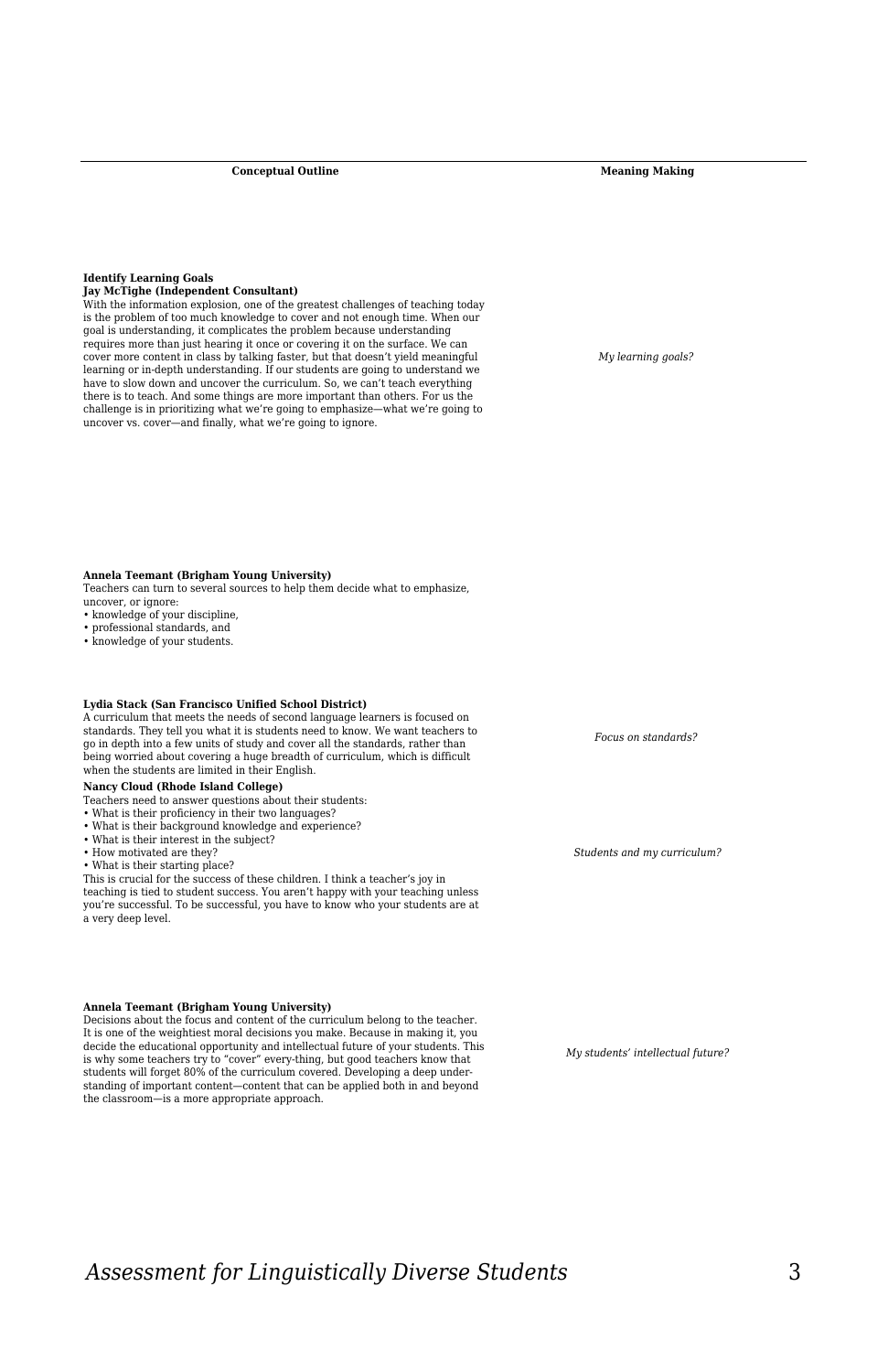#### **Linda Darling Hammond (Stanford University)**

The international math and science studies showed that the US performs worse than other countries that teach only a half or third as much as we do. In a math classroom in the US, the typical expectation is that the teacher covers the 32 chapters in the book. In Japan, in the seventh grade, the teacher teaches only four big ideas. In the US, we go through things superficially and don't have time to go deep.

#### **Yvonne Freeman (Fresno Pacific University)**

Focusing on questions can make a difference. A big question is something that matters. Something that connects to your students and something that will really involve and validate what students already know. For all learners, but especially for our second language learners, big questions pull them in and engage them. When students aren't interested, they disengage. When you organize around big questions, you're coming back to the same vocabulary and you are connecting to the same vocabulary.

#### **Jay McTighe (Independent Consultant)**

Provides an example from his friend, a high school English teacher. David teaches Catcher in the Rye through a central question: "What's wrong with Holden?" It's an interesting question that demands to be uncovered. Early on he tells students that at the end of their reading and discussion they will write a letter to Holden's parents and to the hospital staff where he is housed. Many students read this book thinking of it as Holden's excellent adventure. So the question, "What's wrong with Holden?" is not only an assessment question, it's a way to guide thinking and interpretation of the text as you go along. The question helps students get beyond the surface features of the novel to really interpret what's going on here. Is this a deeply disturbed young man or is this kind of a normal adolescent guy feeling his oats?

#### **Annela Teemant (Brigham Young University)**

When teachers begin with the end in mind and focus on the most worthy questions and ideas, it becomes easy to connect students' learning to things that have personal significance for them. Teachers have time to do what Jay McTighe calls "uncovering the curriculum."

**Jay McTighe (Independent Consultant)** Often in these days of books of content standards and long state tests, when teachers talk about curriculum we hear the word "cover." The dictionary provides two connotations for "cover."

• One is to obscure, as in to "coverup.

• The other is to cover the surface, like a bed spread.

If you think about that with respect to content knowledge, neither connotation supports learning as a goal. We don't want to obscure and skimming the surface may do a dis-service to students. Our contention is we want to uncover the curriculum and go deeper. We can take a big idea or a core process and use it in a variety of ways.

He gives the example of the Magna Carta. He suggests studying the Magna Carta not to fixate on the date but to get to the larger idea—democratic governments need to balance the rights of individuals with a common good. A written constitution helps us to define the rights of individuals and helps us avoid abusive government power.

We can use this idea to consider emerging democracies in other parts of the world and ask the question, "How are they safeguarding the rights of individuals with a common good?" How does their written constitution help to avoid abusive government power? These are enduring ideas—at the heart of government—that transfer.

#### **Marvin Smith (Brigham Young University)**

When teachers begin with the end in mind, they first decide what is most worthy of classroom time and attention. Next they determine what would count as evidence that students' understanding of these concepts will endure. Thomas Romberg provides teachers with helpful guidance in doing that.

*4 or 32?*

*Questions?*

*The end?* 

*Uncover? Cover? Facets of understanding?*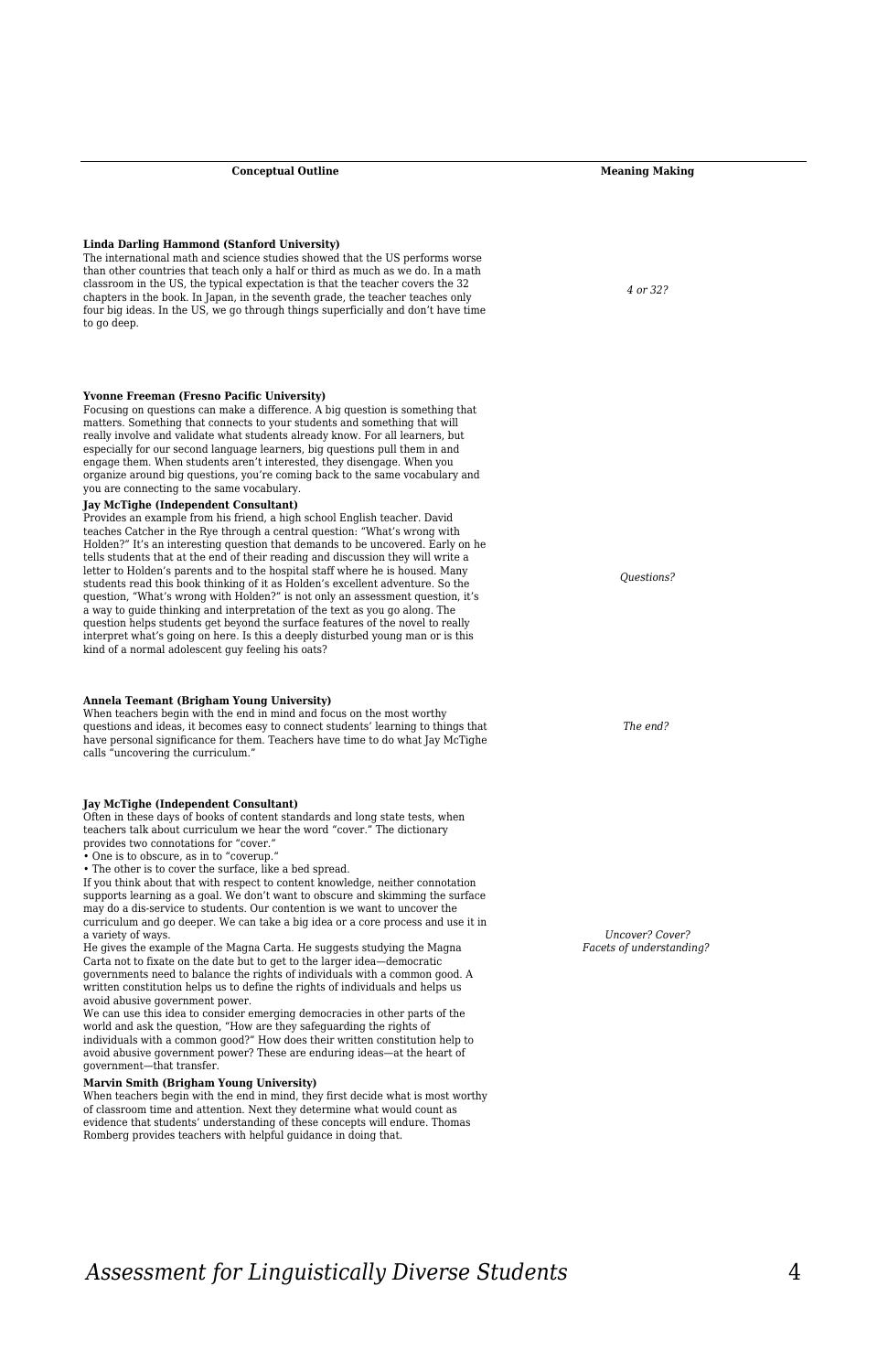#### **Conceptual Outline Meaning Making**

2. Determine Acceptable Evidence

**Thomas Romberg (University of Wisconsin, Madison)**

When we wrote the assessment standards for the National Council of Teachers of Mathematics, we said: "Look, you want to gather evidence about what students can do. What you want to do is think about what are the sources of evidence that are available for different purposes? You want to judge how a lesson worked so that you can plan tomorrow's lesson. You want to observe and listen to students. Then you know how to adjust your lesson for the next day. Teachers often make these decisions on the run, but they ought to be aware that seeing what they do, hearing their questions, hearing and understanding their questions are a starting point for kind of making instructional decisions. If teachers want to judge progress, they need to know not only what the intent of this lesson or this unit or this chapter is, but also how it fits in a broader picture over several years—maybe five. This is a part of student growth and development. It isn't simply about giving them a grade. It's saying, "Where are they with respect to this?"

#### **Marvin Smith (Brigham Young University)**

In order to determine where students are in relationship to particular goals or standards, we can ask them to per-form in ways that provide us with the evidence we need. Jay McTighe refers to these ways of demonstrating under-<br>standing as "facets." He provides examples of explaining, interpreting, and<br>applying but he also includes as facets self-assessment, empathy, and t perspective.

#### **Jay McTighe (Independent Consultant)**

What are indicators that someone understands? Under-standing is not a single thing. There are different aspects or facets of understanding. It is revealed through these indicators or facets. Let me give you some examples: **Explain**: One way in which we would know that someone really understands is that they can explain what they mean, not just give back information or recall facts, but explain.

**Interpret**: We can infer that someone understands something—a phenomenon, a situation, a set of data—if they can interpret it. Interpret refers to making meaning from. So, can you make meaning from text? From data? From experience? Can you see patterns and see connections? And can you explain what you see when linking interpretation with explanation? **Apply**: We can infer that you understand when you can take facts, concepts, and

skills learned here and apply them appropriately in a new situation. That's really the measure of understanding.

**Marvin Smith (Brigham Young University)** Teachers can collect evidence of student understanding by asking them to explain, interpret, apply, analyze, self-assess, take on multiple perspectives, or empathize.

## **Annela Teemant (Brigham Young University)**

Once you identify the most important content and deter-mine what would count as evidence, you focus on designing learning activities that link instruction and assessment so that as you teach you can also assess and as you assess you still have an opportunity to teach.

## **3. Design Activities**

#### **Linda Darling Hammond (Stanford University)**

Good teachers use a language-rich environment with lots of literacy opportunities. They teach basic skills when they are needed to students who need them in ways that are useful. They make decisions about when and how to do that based on their understanding of learning and learners, the curriculum, and what they're trying to accomplish.

Good teachers teach students to inquire into a subject area, whether it's mathematics or science. They allow them to construct understandings, but they also teach facts in ways that are useful because the student can plant them on a foundation of understanding.

## **Lorraine Valdez Pierce (George Mason University)**

Many times teachers think that assessment needs to be different from instruction. They will decide not to assess more regularly because it takes time away from instruction. They say, "I can't afford that time for assessment." These teachers do not realize that the ideal approach would be to merge assessment and instruction in a mutually beneficial partnership.

## **Peggy Estrada (University of California, Santa Cruz)**

The teacher as the instructional leader needs to know what the academic goal is and how we are moving toward it. Knowing that you may not be able to get all the way there today. Knowing how to get there and what to do to assist the child to move in that direction, and how it might manifest itself.

But the other thing is that the teacher holds the subject matter knowledge, the critical concepts that the child needs to learn. If you don't take that instructional leader role really seriously and you don't make sure that the child connects the idea, for example, that light going through the water is a refraction of light and it creates a beautiful rainbow. The spraying the water through the hose is our concrete experience, but it actually has a scientific term. The child will never learn that, and if they don't, you haven't done your job.

*My instruction and evidence?* 

*Explain and understand? Interpret and understand? Apply and understand?* 

*Language-rich environment?*

*Time and assessment?* 

*An instructional leader?*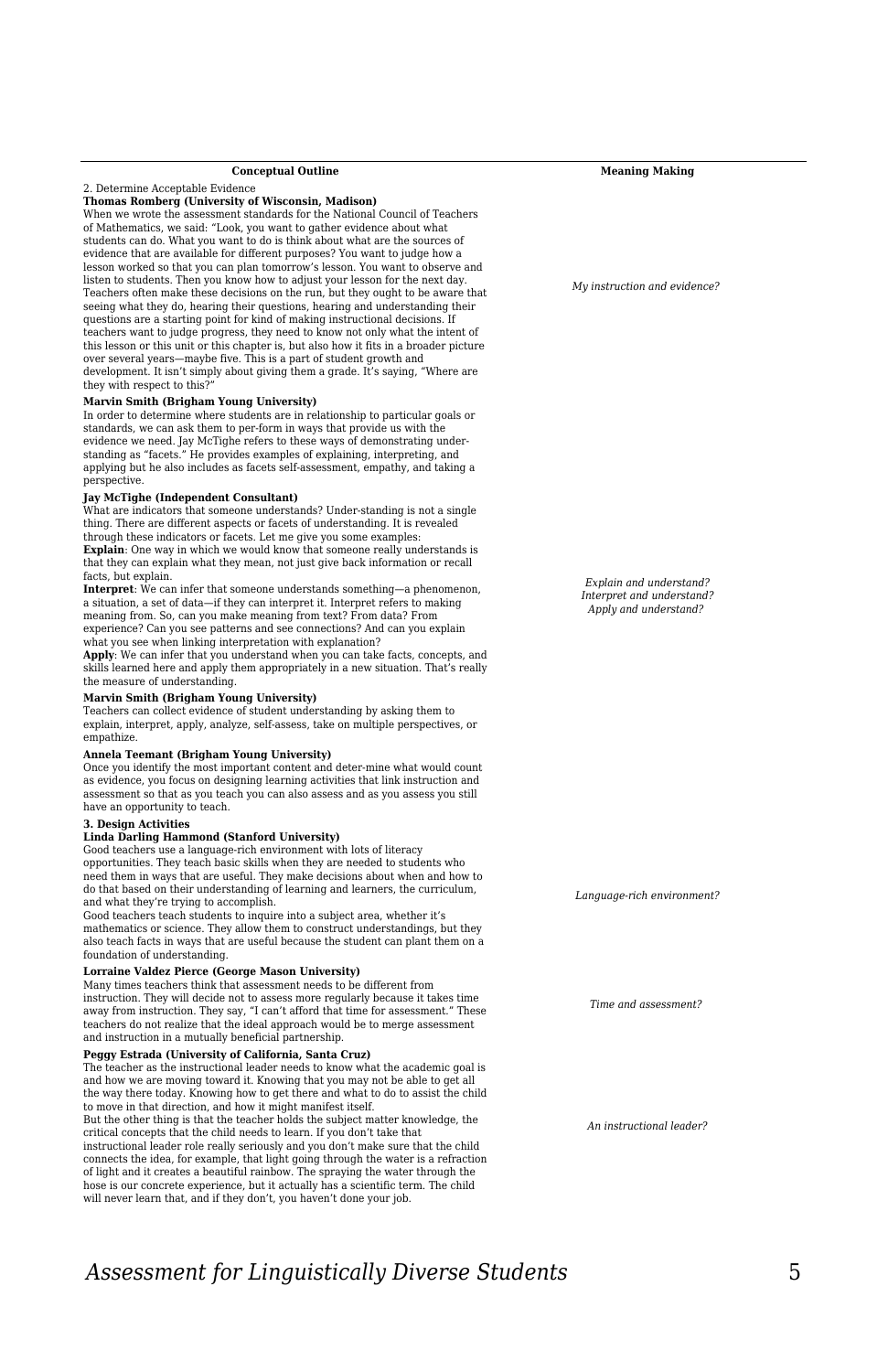**Annela Teemant (Brigham Young University)** By linking instruction and assessment, you are able to use a range of assessment techniques from casual and conversational to formal, recorded, and planned. Through these assessments, you are able to provide educative feedback to students that helps them adjust their performances and move closer<br>to learning goals. It helps you adjust your lesson plans and better scaffold<br>instruction so that students develop the understandings you are gu toward. One key to this lies in student-centered activity, such as hands-on activities and open discussion.

#### **Trish Stoddart (Universityof California, Santa Cruz)**

The key, we find, to developing both academic language and conceptual understanding is a classroom where there is both coherence and a great deal of student-centered activity taking place. Because the students are working in groups, they're doing a lot of hands-on activities with a lot of talking, a lot of discourse, going on between the students and between the students and the teachers. The coherence and student-centeredness tends to develop a lot of the things we're looking for, both the understanding of the content and the learning of language.

Beginning with the end in mind, determining what would be evidence of student understanding, and interweaving instruction and assessment are three simple ideas that can result in powerful student learning, especially for second language learners.

**Conceptual Outline Meaning Making** 

*Link instruction with assessment?*

*Coherence and collaboration and student learning?*

Begin with the end?



Pinnegar, S. E. (2019). *Assessment for Linguistically*